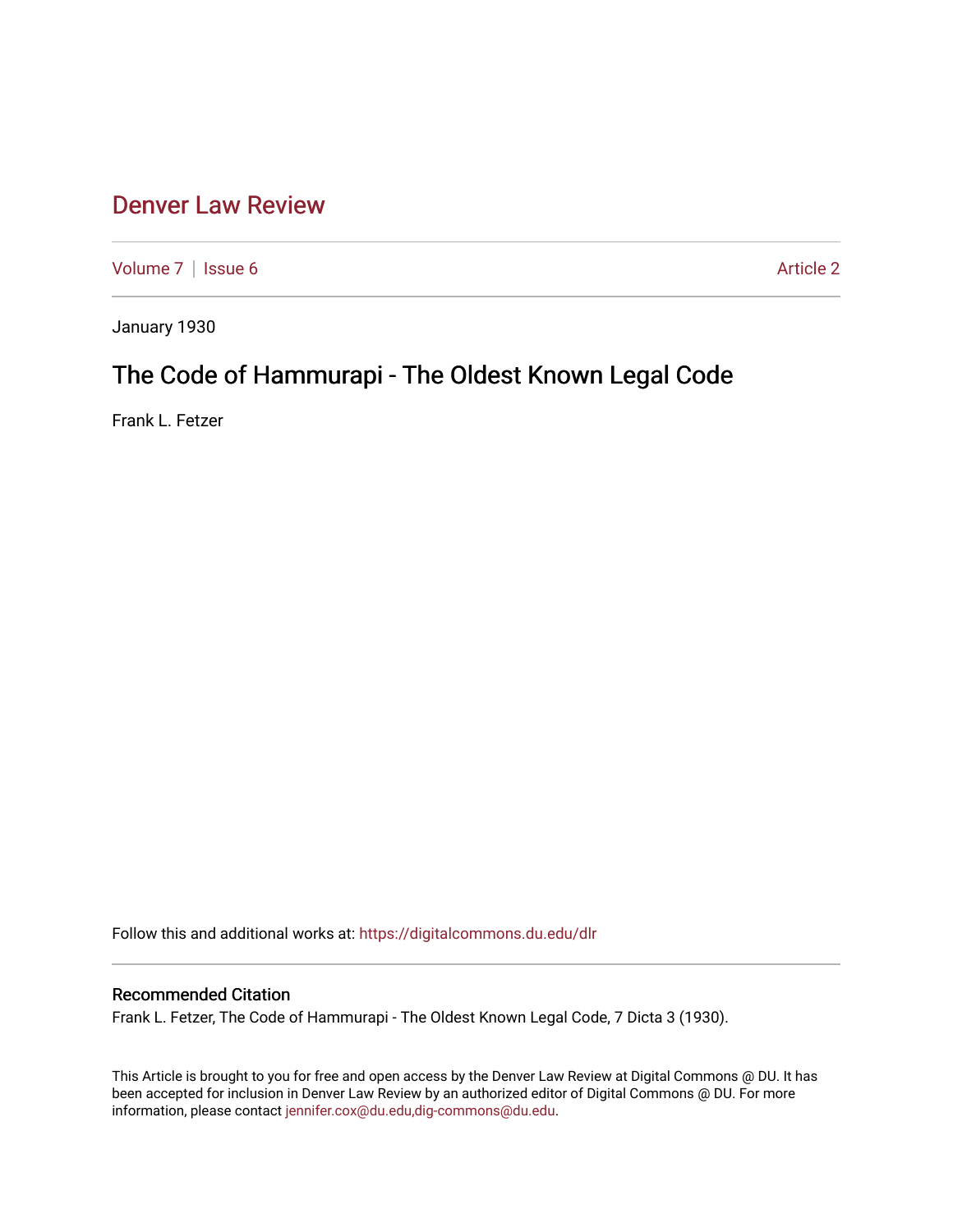# **DICTA**

### **Vol. VII 61 APRIL, 1930 No. 6**

## THE CODE OF HAMMURAPI-THE **OLDEST** KNOWN **LEGAL CODE**

*By Frank L. Fetzer of the Denver Bar*

AMMURAPI, the powerful King of Babylon, the sixteenth king of Larsa, the sixth of his dynasty in Babylon (the date of his rule being variously given by authorities as a period of about fifty years sometime between *2250* B. C. to 2050 B. C., the period nearer the former date being considered more accurate), came to the throne following a century of warfare. During the first years of his reign he was engaged as a great soldier in reducing the country surrounding Babylon to submission, destroying all of his enemies to the north and to the south. He made the little town of Babylon supreme throughout the land, and due to its power and influence the land was known as "Babylonia". When his sovereignty was generally acknowledged through a wide dominion, he was free during the last twelve years of his life to cement together the various parts of his kingdom. He was the first great organizer to appear in the Euphrates Valley and was the ablest of his line. He accomplished a great deal in regard to internal development, such as improving the water supply and constructing and regulating irrigation systems. He left to ancient centers their religious importance, while divesting them of political prerogatives. He consolidated the warring factions of the valley and welded them into a kingdom.

Hammurapi became the great law giver of Babylonia and his promulgation of laws and of the Hammurapi Code is his greatest achievement. His reign reduced the inherited kingdom to order by instituting laws regulating the conduct of his people. As conquered towns and their adjacent districts were brought into his realm, his laws were set over them and they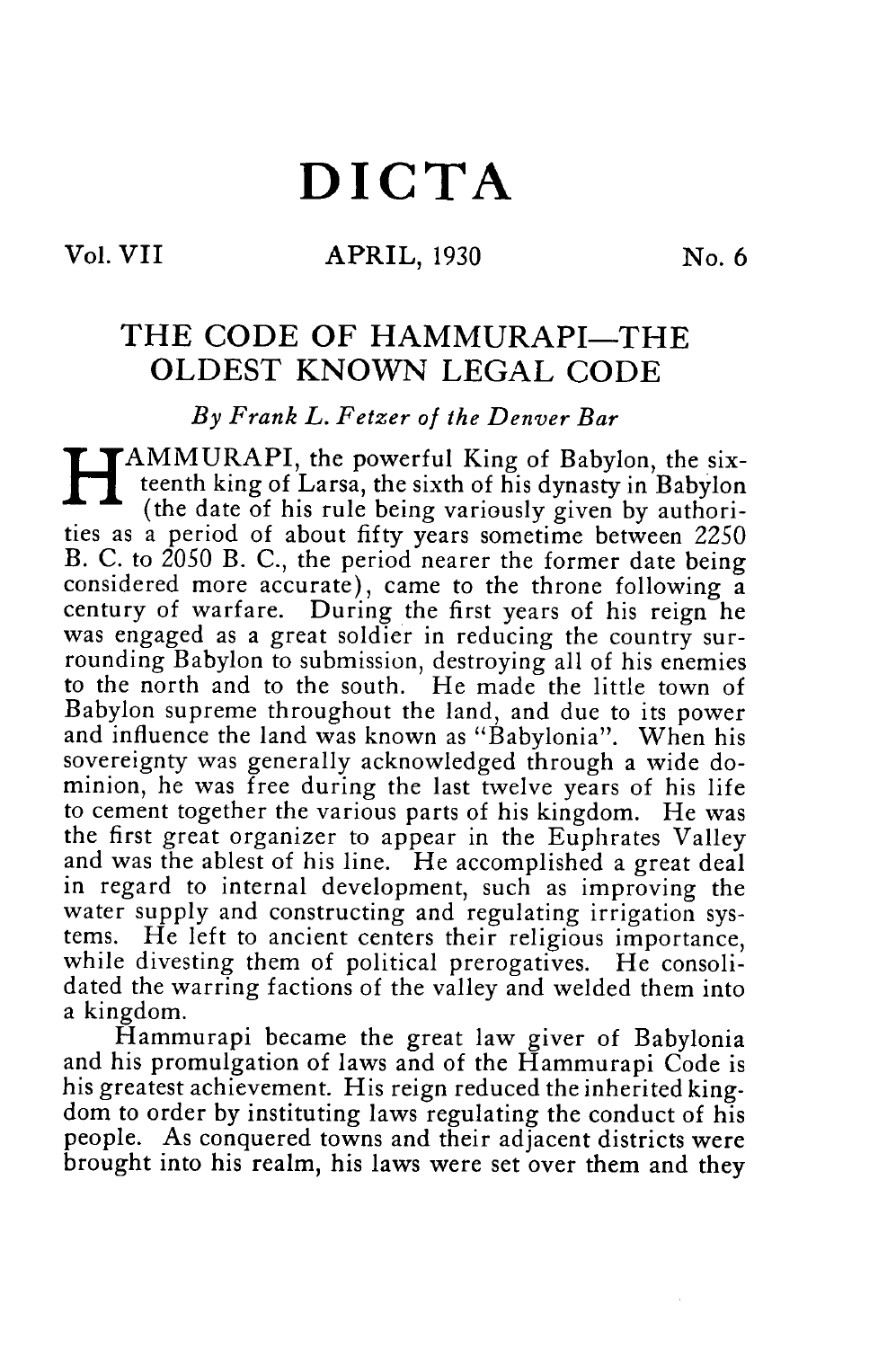aided vitally in welding the whole into a unit. He made his people dwell in peace and security. With full understanding of every part of his dominion, alert, vigorous, full of decision and with a profound sense of justice, the great king saw the necessity of making uniform all the various and sometimes conflicting laws and customs of the land. He collected all the older written laws and usages of business and social life and arranged them systematically. Many of the laws in the code were taken directly from an older Sumerian code. The code not only reflects the laws and customs of his generation but the time-sanctioned customs of a thousand years before. Some of them he improved and he added some new laws where his own judgment deemed it wise and then combined them into the code known as the Code of Hammurapi comprising 282 sections, which have been translated. It was written not in Sumerian, as some of the old laws were, but in the Semitic speech of the Akadians and Amorites. He then had it engraved upon a stone shaft of black diorite, which is a very hard stone, and set up in the temple of the great god, Marduc, in Babylon. The code was copied in clay tablets and engraved on other stones and used by the judges throughout the empire. The code was copied and studied for 1500 years and the greater part of it remained in force even through the Persian, Greek and Parthian conquests which affected private life in Babylonia very little, and it survived to influence Syro-Roman and later Mohammedan law in Mesopotamia.

The monument on which the code is engraved, was found in December, 1901, on the acropolis of Susa by an expedition sent out by the French Government under Director General, M. de Morgan. This black diorite shaft is nearly eight feet high and broken into three pieces, which were easily rejoined. It stands on a stone pedestal in one of the side rooms in The Louvre at Paris. The characters are deeply cut and plainly visible. Impressions are easily made and copies have been sent to scholars over the world. Some minor changes have been made, but the translations by various scholars, for the most part agree. On the obverse side there is a bas relief exhibiting King Hammurapi receiving the laws from the sun god. Under this relief are engraved sixteen columns of text, four and one-half of which form a prologue. There were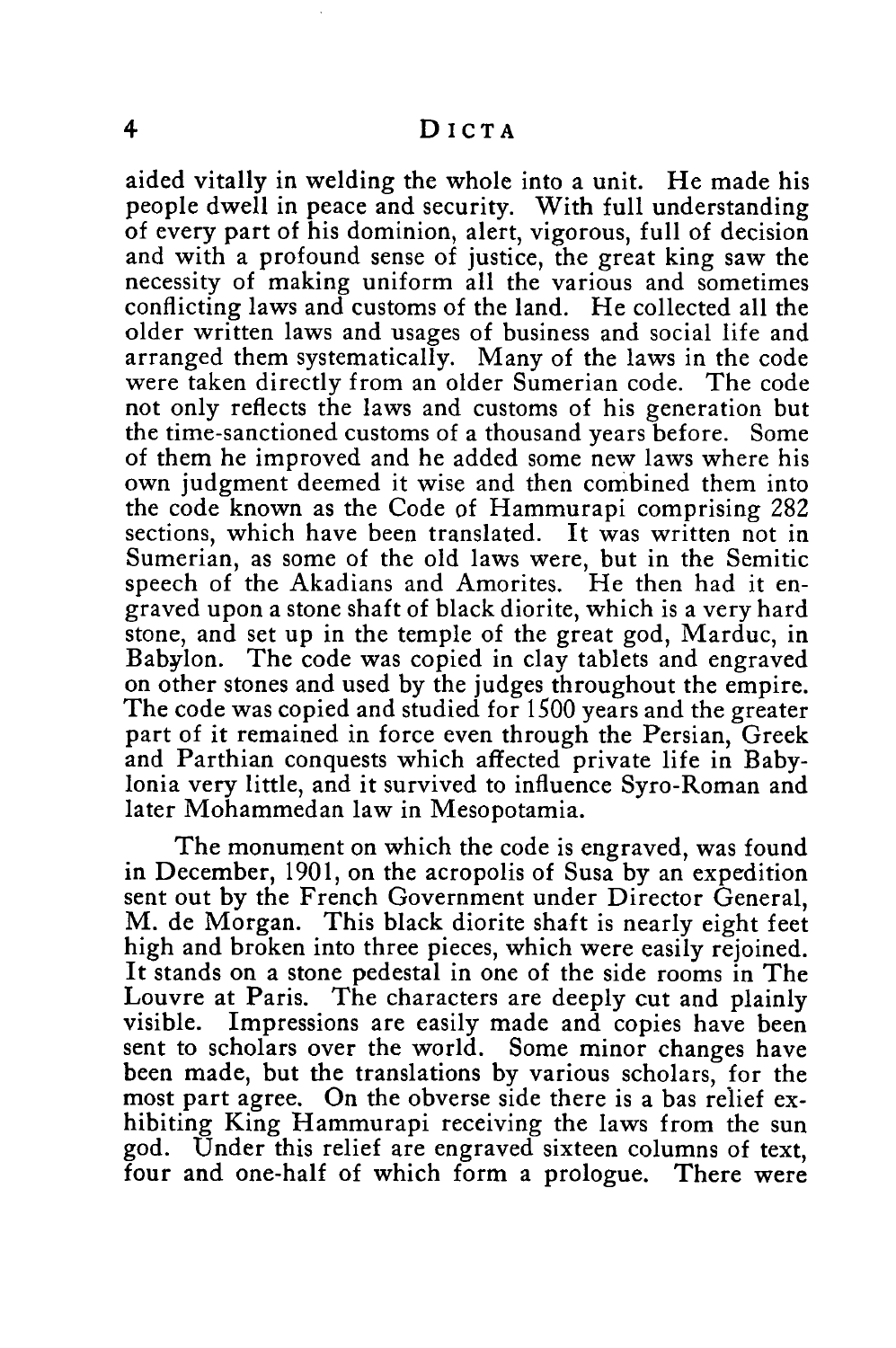originally five more columns on the obverse side but these have been cut off by the Elamitic conqueror. On the reverse side there are twenty-eight columns, the last five of which form the, epilogue.

The code of Hammurapi is the earliest known code of laws. What the laws of Moses were to the Hebrews, the laws of Lycurgus to Sparta, the laws of Solon to Attica, the Laws of the Twelve Tables (451 and 450 B. C.) were to the early Romans, the Code of Hammurapi was to the Babylonian Empire. The code insists on justice to the widow, the orphan and the poor, that the strong might not oppress the weak, the righting of wrong, and uplifts woman in her social and legal position. It gives her separate rights in property, rights of inheritance to her children, recognizes marriage only by ceremony and contract, and protects her in respect to divorce and maintenance. Indeed, the position of women in this early Babylonian world, as in Egypt, was high, free and dignified.

The code reveals society marching from the primitive stage of retaliation to one more advanced where money can be substituted for damage or injury. Where the injury befell one of noble or exalted position, retaliation was the method of redress, but where one in humble station was involved, money could be paid as compensation for the loss inflicted. The laws show a strong disposition towards protection of women both as regards divorce and business rights.

The laws promulgated in the code fall generally into classifications as the laws of other codes and of laws in general, such as sovereignty, crimes, private wrongs, property, domestic relations, including master and servant and divorce, personal injuries, with contracts, bailments, agency and procedure.

The code recognized legally the three existing classes of society:

- (1) Amelu, or householders, property owners, the wealthy professions, craftsmen and upper classes, the patrician class;
- (2) The muskinu, or possibly plebeian class, poor men, serfs, (difficult to exactly define).
- **(3)** The ardu, male and female slaves, and their rights and privileges, were clearly defined.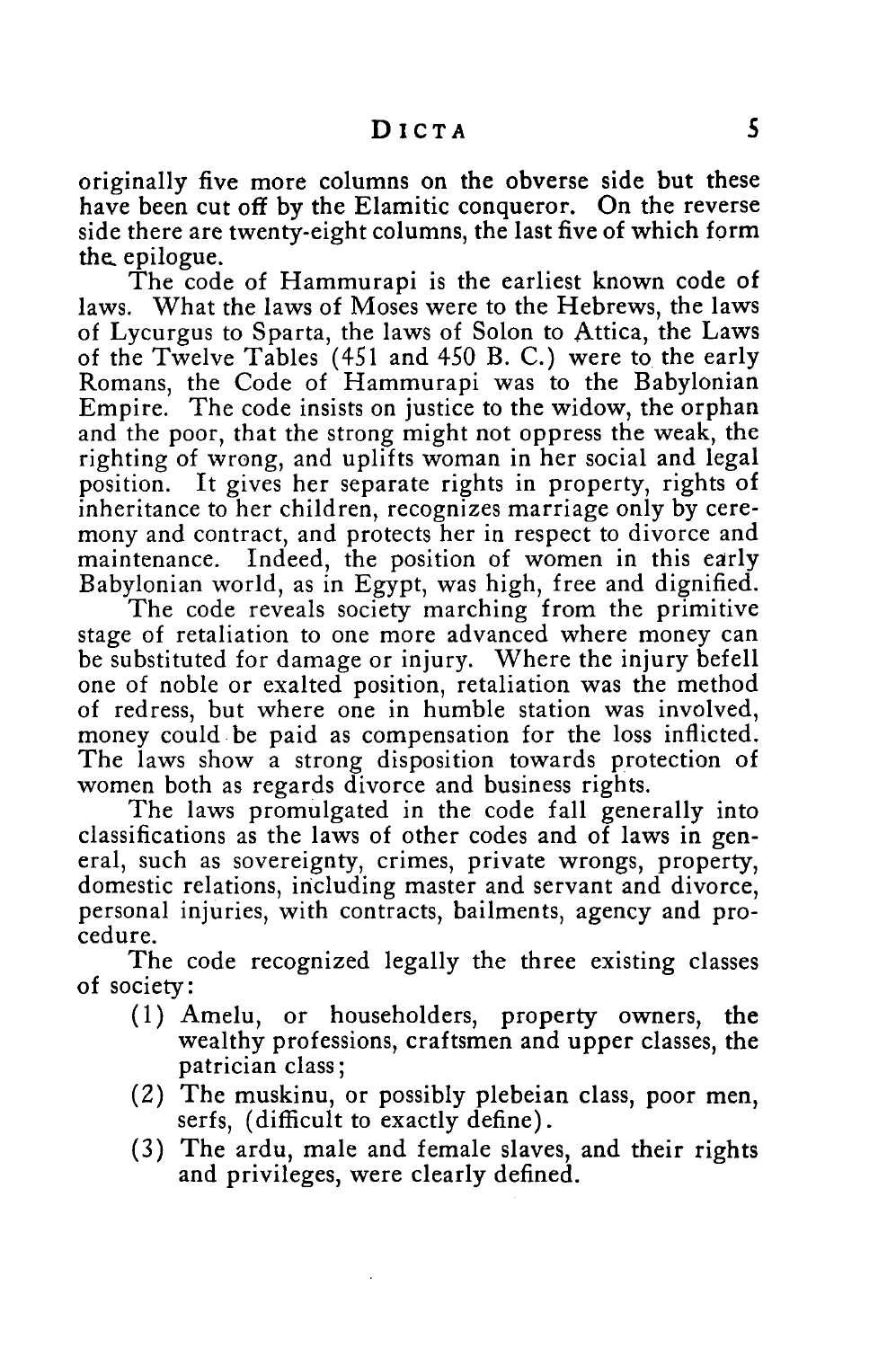The king is a benevolent autocrat, easily accessible to all of his subjects, both able and willing to protect the weak against the high-placed oppressor. The royal power, however, can only pardon when private resentment is appeased.

Injustice too often resulted, for some of the laws exacted the life of a man's son for his causing the death of another's son.

The temple occupied a most important position. It received vast amounts of all sorts of naturalia besides money and gifts. The larger temples had many officials and servants. Originally each town clustered around one temple. The temple had numerous responsibilities, among which were to ransom one of its citizens **if** he were unable to do so, to lend seed or supplies without interest. Stress was laid upon the universal habit of writing and perpetual recourse was had to written contracts, deeds, receipts and bonds. Great freedom was allowed in making contracts. Every transaction from betrothal to the purchase of sheep had to be recorded in writing and duly witnessed. In many cases unless this preliminary had been regularly made, no claim for justice would **be** entertained. In the absence of writing great weight was attached to oaths and the penalties for false oaths and dishonesty were severe.

To falsely swear as a witness in a trial or fail to establish the statement one has made, was punishable by death if the case were a capital offense trial. To bear false witness in a civil case was punishable by the same damages as would result in that suit. *Crimes* punishable by death were numerous and included the following: to steal goods from a temple or house; to purchase or receive on deposit from a minor or slave, silver, gold, male or female slave or domestic animals, except by consent of elders; kidnapping; inducing a male or female slave from the house of another or to leave the city; detaining a slave; breaking into a house, in which event he should be killed before the breach made in the house and there buried; highway robbery; taking the property of one whose house is burning, the thief to be cast into the self-same fire; a builder whose house **fell** and caused the death of the owner, should be put to death and if the owner's son was killed, the builder's son should be put to death; bringing about the death of her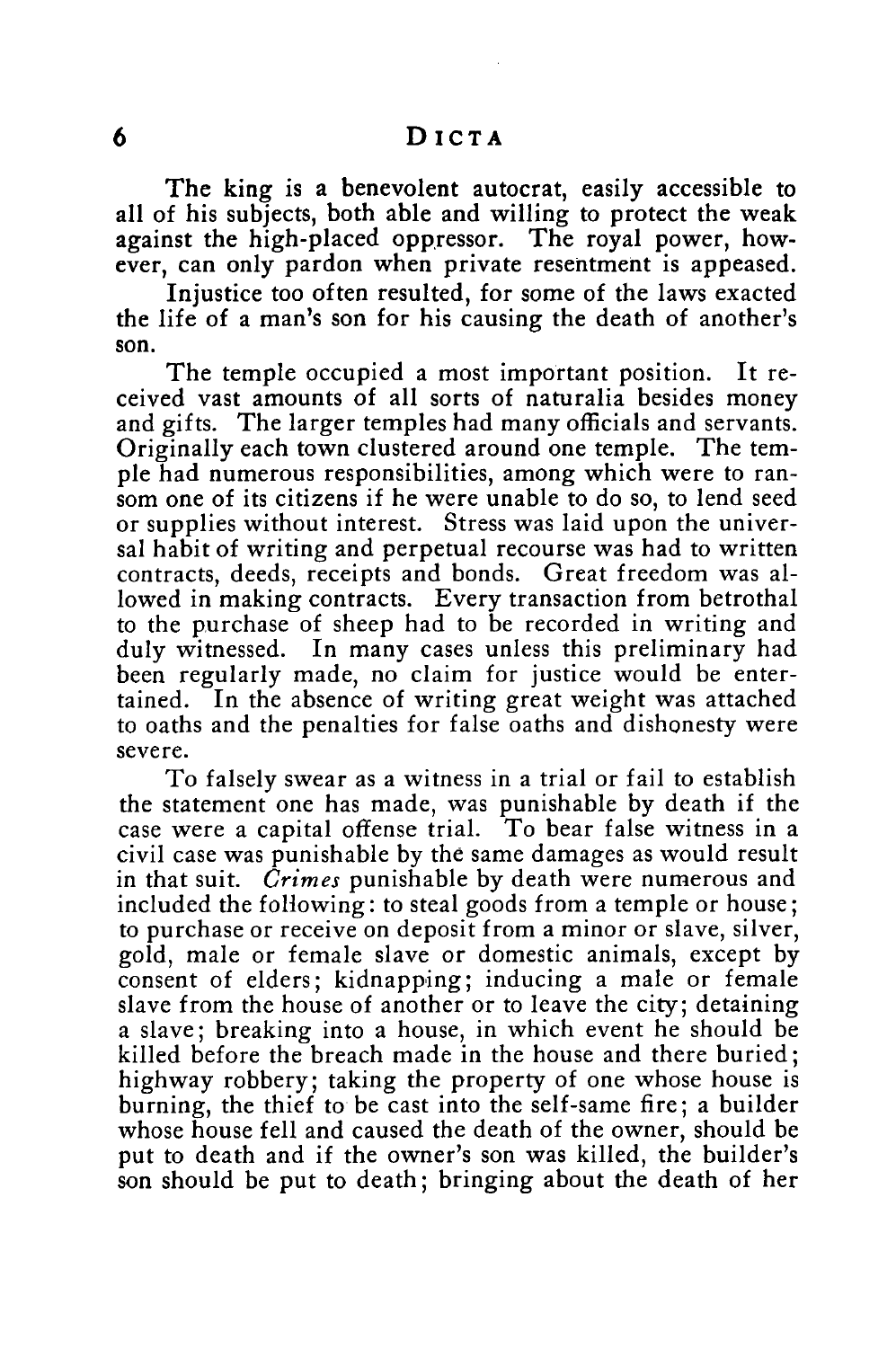#### **DICTA**

husband for the sake of another man; falsely claiming property to be lost; to hire another to perform the errand when ordered on an errand of the king; to cause the death **by** neglect or abuse of one seized for debt; adultery was punishable **by** the death of both parties; forcing cohabitation with a virgin fiancee of another living in her father's house.

The state assumed the responsibility for the protection of its people and in the event a highwayman was not caught, the man robbed stated on oath what he had lost and the city or district governor was required to restore to him what he had lost. Travel was safe. One returning to the owner a runaway slave in the open field—the owner was required to pay him two shekels of silver.

The god of a city originally was owner of its land, which encircled it with an inner ring of irrigable land and an outer ring of pasture, and the citizens were his tenants. The code recognizes complete private ownership of land, but all land was sold subject to its fixed charges, such as men for the army, dues in kind. The land could be freed from its fixed charges **by** charter from the king. Ancestral estate was strictly tied to the family. The code recognizes many ways of dealing with property-sale, lease, barter, gift, dedication, deposit, loan, pledge, all of which were matters of contract. Landowners frequently cultivated their land themselves, but might employ husbandmen or let it. One renting a field and failing to cultivate it, was held responsible for not doing the work and should pay the average rent, but one unable to tend his own field, had the privilege of having another attend to the field. If one's field was flooded **by** storm or affected **by** drought, he was relieved from paying his creditor and relieved from interest during that year. Houses were let usually for the year, but also ior longer terms, rent being paid semiannually in advance, but subject to terms of the contract.

Irrigation was indispensable. One not keeping his dike of sufficient strength to withhold the impounded waters, was liable for the overflow of neighbor's land caused **by** a breach in the dike, and **if** he was not able to restore his neighbor's crops, his property should be sold and the one injured should share in the money or he be sold with his family to pay the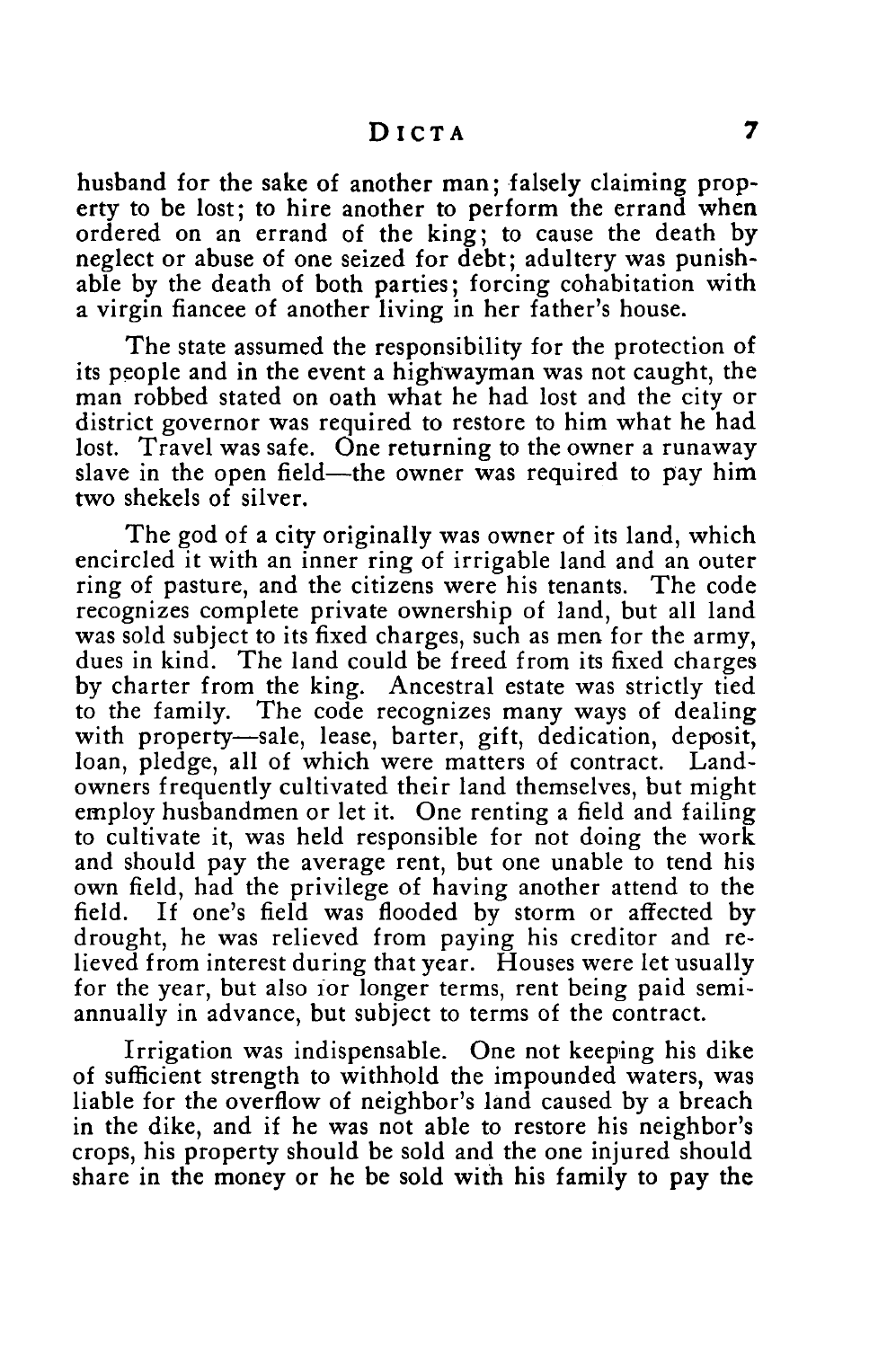cost. He was also liable if he allowed his irrigating water to flood his neighbor's field.

Two-thirds of the produce of the garden went to the landlord, but the landlord furnished all equipment and materials, fodder for the cattle and rations for the workmen. A gardener failing to till the garden should pay the average rent.

An agent receiving money as a speculation from a merchant and losing it in his travels, was obliged to return the full sum to the merchant. If the agent in his travels on caravan was forced to give up some of the goods he was carrying, by stating under oath the amount so lost, he was acquitted to that extent. The agent was required to give the merchant a statement in writing sealed as a receipt for what he received from the merchant. Regulations in respect to deposit of grain in granaries between the warehouseman and depositor, were strict and penalties attached by losing all of the deposit or being compelled to return double the amount should any of the goods be mishandled.

A woman was not a man's wife unless the marriage contract was executed. The contract usually stated the consequences to which each party was liable for repudiating the other. Monogamy was the rule, but a childless wife might give her husband a maid who was not a wife to bear him children in which event the husband was not permitted to take a concubine. A concubine was a wife, but not of the same rank, and her children were legitimate. If a man divorced his wife who had not borne him children, he should pay to her as much as was given her as her bride price and the marriage portion which she brought from her father's house, and could then divorce her. If the man's wife became diseased while married, he was permitted to take a second wife but was required to maintain the first wife in their home as long as she lived. If the first wife was not willing to stay in the same house, the husband was required to pay her the marriage portion which she brought from her father's house and then she could go. A father had no claim to the marriage portion of a deceased wife who had borne children, and the marriage portion passed to her children. If the wife were at fault, the husband could send her away while he kept the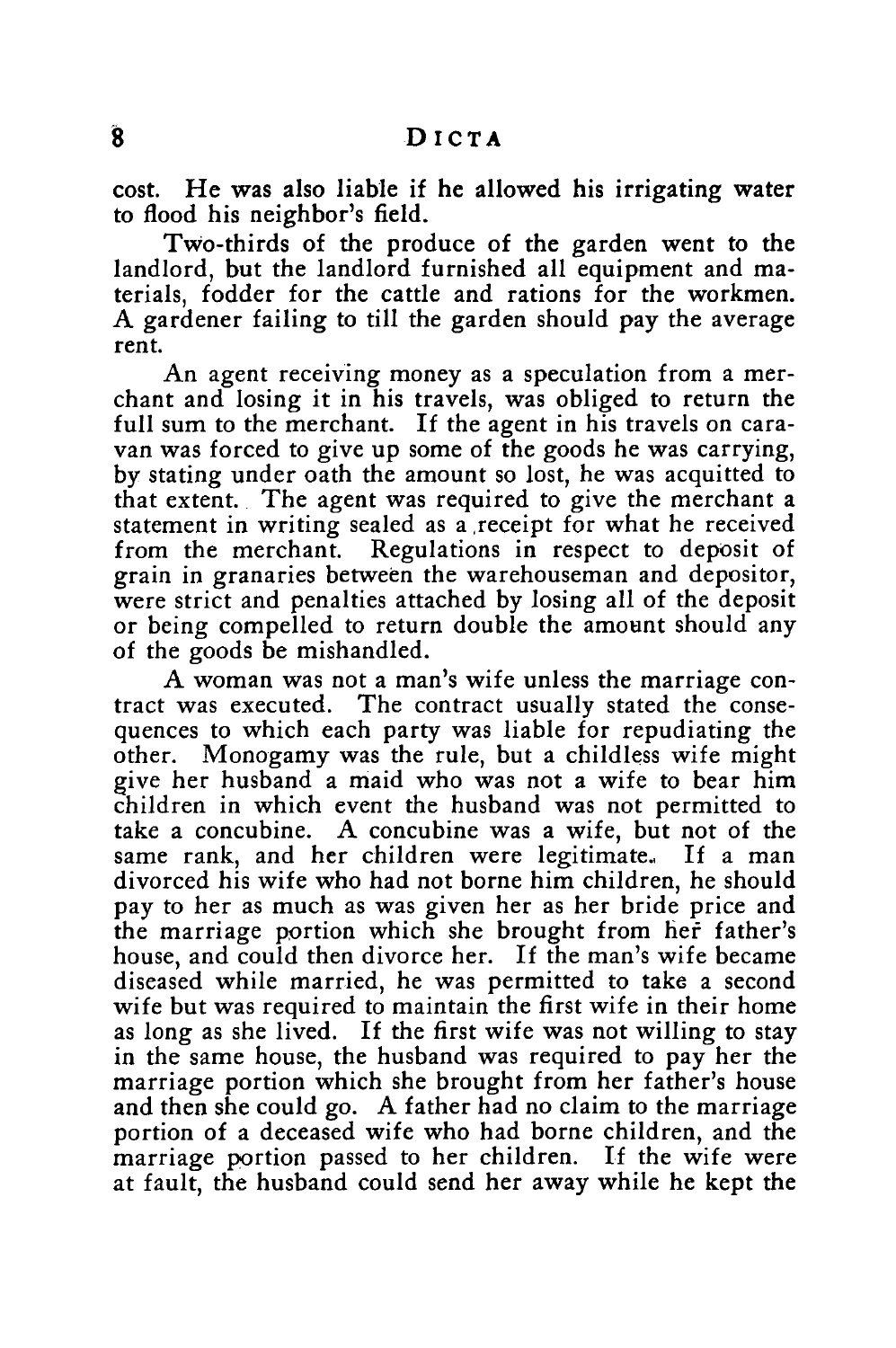children and her dowry or he could degrade her to the position of a slave in his own household. The wife could bring an action for cruelty and neglect and secure a separation, taking with her her dowry, but no other punishment fell upon the husband. If she did not prove her case and was proved to be a bad wife, she was drowned. If she were left without maintenance during her husband's involuntary absence (such as in military service) she could cohabit with another man, but must return to her husband if he came back, the children of the second union remaining with their own father. As a widow, she took her husband's place in the family, living in his household and bringing up the children. A widow could only remarry with judicial consent, in which event the estate was inventoried by the judge and given to her and her new husband in trust for the children.

A father tiad control over his children until they were married. Advancements to children were not deducted from the children's share of an inheritance but each child should inherit in addition to the gifts made by the father. Apprenticeship and adoption of children were dealt with quite similarly to our own common law. No claim was made against a foster child of the father whom the father had brought up. A child brought up as an apprentice could not be reclaimed. Disinheritance of children was prohibited except by judicial consent and then only for repeated unfilial conduct.

Retaliation in part of the criminal law remained as a ruling principle, as will be seen in the following illustrations: one knocking out the eye of a patrician should lose an eye; a broken limb was the penalty for breaking the limb of a patrician; a tooth for a tooth; cutting off the hand that struck a father or stole a trust; cutting off the breast of a wet nurse who substituted a child for the one entrusted to her; the loss of tongue that denied father or mother; the loss of a surgeon's hand which caused loss of life or limb or the brander's hand which obliterated a slave's identification mark, which was generally tattooed or branded; loss of a slave's ear for striking a free man or denying his master; branding on the forehead for falsely pointing the finger at a priestess or the wife of another.

The tooth of a plebeian was paid for by one-third of a